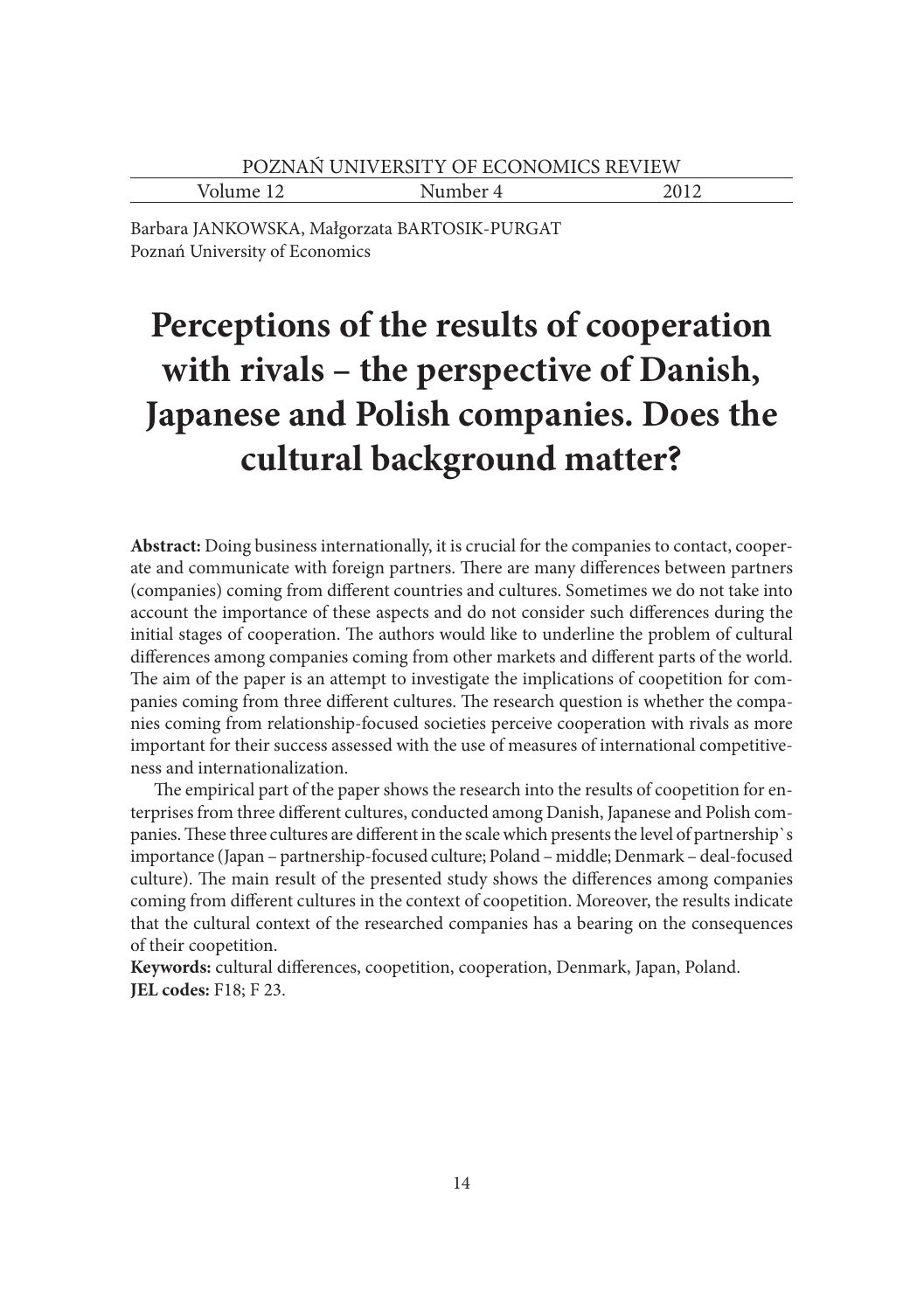### **Introduction**

The increasing competitive pressure and pace of internationalization motivate companies to cooperate with other organizations, thus inducing cooperation among companies of the same industrial background. This allows to achieve a better competitive advantage and a possibility to compete with companies on the international market.

Doing business internationally calls for the communication skills in contacts with foreign partners. What is more, embarking on business operations in an international environment requires appropriate preparation, and the nature of the relationship between foreign partners must also be taken into account. The cultural environment is extremely important here, but this aspect is often overlooked and not sufficiently considered during the initial stages of cooperation. On the one hand, the cultural factors may be the reason for failure in dealing with foreign partners, and on the other hand, they may contribute to a fruitful and effective cooperation. Indeed, ignorance of the culture, values and practices of companies from different cultural backgrounds may cause miscommunication, lack of understanding of certain behaviours, failure to comply with the accepted standards etc. On the other hand, a knowledge of the cultural characteristics of a foreign partner makes it possible to achieve compromises and this is often a key factor in the development of fruitful cooperation. An analysis of the cultural determinants affecting the nature of cooperation should start with a definition of the basic concept of "culture", and with establishing the elements which create a cultural environment.

## **1. Theoretical background of the study – coopetition and cultural diff erences**

#### *1.1. Conceptual basis of research into coopetition and its results for companies*

Coopetition, defined as a combination of cooperation and competition, is becoming a more and more popular area of research. More and more frequently one can hear the opinions that this is a promising direction in scientific research and the result of changes in modern management practice [Ketchen, Snow & Hoover 2004, p. 795]. Definitions of this phenomenon have been presented and developed by researchers from different countries, although the leading position goes to experts from Italy, i.e. Dagnino and Padula [2002]. They define coopetition as "an incomplete interest and goal congruence". They indicated four types of coopetition on the basis of the number of interdependent firms and the level of the value chain: simple dyadic (i.e. alliance – consortiums in the field of  $R&D$  – only two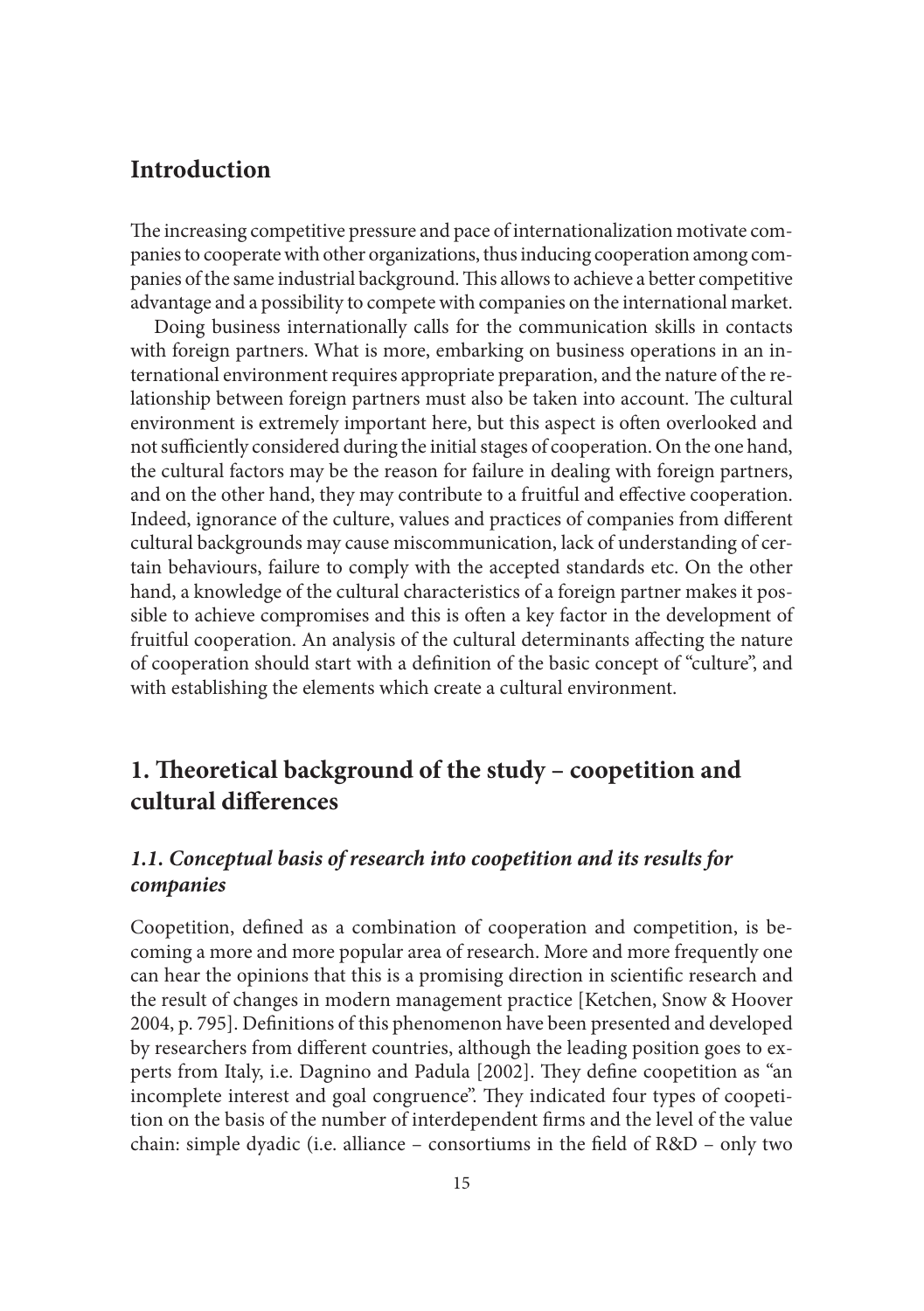partners), complex dyadic ( i.e. alliances in automobile sectors – many partners, different fields of cooperation – R&D, manufacturing of components), simple network (coopetition among multiple firms at one level in the value chain), and complex network (i.e. Italian industrial districts). The question regarding the results coopetition delivers to companies is still open. Sherer [2003, pp. 325–245] attempts to argue that in order to gain a permanent advantage over rivals it is necessary to mix competition and cooperation. The success of a company can be evaluated on the basis of a number indicators of international competitiveness and the level of the company's internationalization.

Looking for information about the implications of coopetition for the success of a company, one can notice that coopetition provides companies with access to unique and essential resources, including knowledge [Spence, Coles & Harris 2001, pp. 331–352], relationships and networks, while at the same time not depriving the company of the beneficial influence of competitive pressure [Hunt 2007, pp. 274–291]. The size and quality of resources and competences are crucial for increasing the competitive advantage. Thanks to coopetition a company gains the chance to focus on its key area of activity, learn from a business partner, and at the same time, due to their competition, it can improve its competitive potential on the basis of its own experience or even failures. But at the same time joining competition and cooperation also makes it possible to alleviate the threats related to cooperation itself. Despite the positive effects that coopetition can bring, there is still a threat that the partners might want to seize unjustified profits. Another threat is a possibility of transforming a cooperating partner into an even stronger market competitor, and the need to avoid this may lead to a company neglecting its customers, which may unfavorably affect its profitability. The company can lose control over its key activities and resources, including information resources. Robson and Bennet [2000, pp. 193–208] underline that coopetition causes a reduction in sales, profits and eventually in the number of employees.

The perception of the benefits that coopetition provides for companies is mixed and the question regarding the determinants of successful coopetition remains open. Bearing in mind the fact that coopetition is a combination of two completely different strategic behaviours on the part of companies, competition and cooperation, the cultural characteristics of the partners involved in this kind of interaction seem to be of great importance.

#### 1.2. Cultural determinants of effective cooperation

The term "culture" was for the first time defined by English anthropologist Edward Burnett Tylor, who in his work *Primitive Culture*, published in 1871, described culture as "that complex whole which includes knowledge, belief, art, morals, law, custom and any other capabilities and habits acquired by man as a member of society"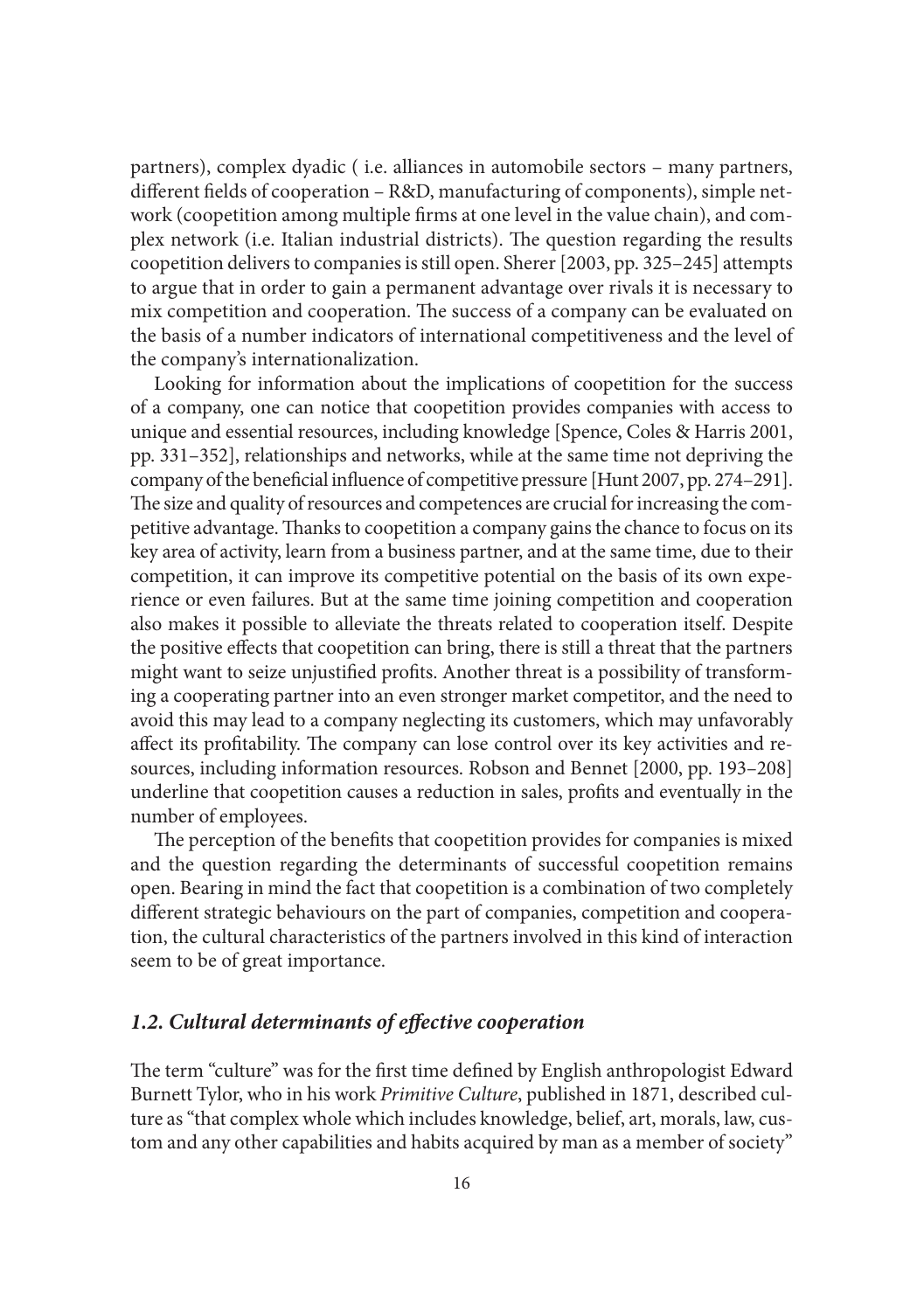[Kroeber 2002, p. 152]. To this day Tylor's definition has been widely accepted and frequently quoted.

Another famous anthropologist, Ralph Linton, who studied interactions between an individual, culture and society, described culture as "the configuration of learned behaviour and the results of learned behaviour […] shared and transmitted by the members of a particular society". According to Linton, culture "refers to the total way of life of any society, not simply to those parts of this way which the society regards as higher or more desirable" [Linton 2000, p. 18].

From the perspective of social sciences, culture is not just art galleries and theatres. Culture refers to everyday activities, chores, interests and problems of a society. Hence there is no society without its culture, and no nation without its national culture. A broad but interesting definition of national culture is that presented by Cateora and Ghauri, which states that national culture concerns the totality of human existence: material, spiritual and intellectual. They identify six main dimensions of national culture: material (technology, economy), social institutions (social organisations, political structures), education (the extent of illiteracy), beliefs (religion, superstitions), aesthetics (arts, folklore, music, drama, dance), and language [Cateora & Ghauri 2000, pp. 109–116].

Cooperation with foreign partners, especially coming from a different cultural group, requires a great deal of commitment, preparation, understanding and tolerance.

Some cultures attach great importance to viewing a business partner as a person, not just a partner with whom one can make a profit. Representatives of relationshipfocused societies concentrate strongly on interpersonal ties. They prefer contacts with family, friends and people well known to them, or those who they can trust. They may feel anxious when starting to cooperate with new companies, especially those from abroad. If there is a possibility of getting a recommendation from a bank or other company or institution which is known to a relationship-focused contractor, for example, it is worth doing so. [Gesteland 2001, pp. 19-41]. The Japanese are a highly partner-focused cultural group, where one should be careful about introducing any novelties or changes. First, it is important to create a positive image of the company and the products offered so that the contractors can get to know them well and gain confidence in them. In relationship-focused cultures the business deal plays a supporting role; the person (business partner) is very important there. In Japan a discussion about the business deal or concluding the contract may take place only during the second or even third meeting.

Such an attitude may create a lot of problems for people and companies from dealfocused cultures and dealing with this demands a lot of patience, and sometimes even humility. The primary aim of deal-focused cultures is a quick and efficient transaction. As opposed to relationship-focused cultures, deal-focused cultures have a positive attitude to cooperation with strangers. An example of such a culture is Denmark, where the most important element is transaction, its successful completion and achieving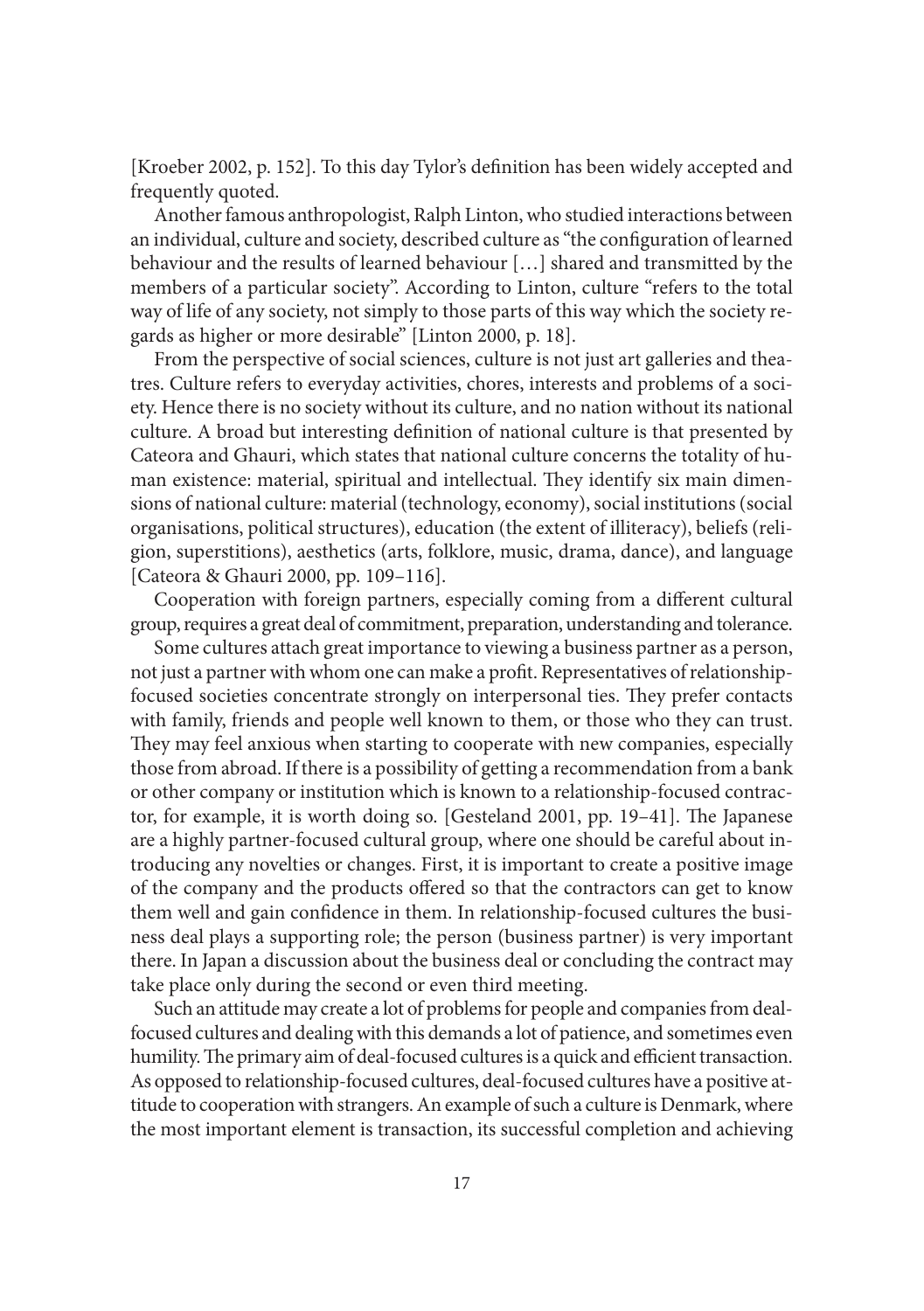commercial gain; whereas not much importance is attached to how well they know the partner. Danish people's openness to discussing business with strangers facilitates direct contact with potential partners. They get down to business after only a few minutes of conversation on general subjects during "face to face" meetings. In communicating, the priority is to completely understand each other and the conversation is usually open, honest and straightforward. In deal-focused cultures business is also sometimes conducted on the phone, via the Internet, electronic mail, etc., and no personal meetings or any knowledge of the people are required. Such an approach would seem rather rude to representatives of relationship-focused cultures and could be treated as an insult, because they believe that though it is much easier to buy or sell goods and make a profit it is better to gain trustworthy partners with whom they could also cooperate in many other ways [Hampden-Turner & Trompenaars 2000, p. 41]. Polish culture is a mixture of deal- and relationship-focused values. On the one hand, relationships and trust are important; on the other hand, Polish businessmen seek smooth and effective transactions.

Cultural differences are also noticeable as regards perception and interpretation of the existing rules, customs and accepted norms. This criterion allowed F. Trompenaars and Ch. Hampden-Turner to divide cultures into universal and particular. Representatives of the first group argue that you should always act in accordance with the rules (laws etc.), regardless of the nature of a situation in which a person finds themselves. A person is treated as an anonymous entity.

Cooperation with companies run by universalists is carried out according to strictly defined rules and an adopted plan of action. The contract plays a very important role here and it is treated as a "way of life" and "work done", while in other societies it is treated as a description of the situation and a general framework for future cooperation. From the perspective of a co-operator who is not characterized by universalistic features, a good knowledge of all the rules, as well as skill and patience in their observance are required. Indeed universalists are not often willing to make concessions. On the other hand, knowing the specific rules can help predict the reactions and nature of decisions of the cooperator – a universalist [Hampden- -Turner & Trompenaars 2000, p. 48].

In contrast to the above, some cultures believe that certain conduct can, and indeed should, be viewed from the perspective of a specific situation faced by a person. This is because a person is not treated as an anonymous entity (person, institution), but as a friend, sister, wife, child or somebody extremely important. Particularists claim that one should not always act in accordance with the generally accepted principles, especially in situations where this could "harm" close associates. In the event of unforeseen problems, particularists are more inclined to make concessions and renegotiate the contract.

Japan and Poland belong to moderate universal cultures. Many people are inclined towards universalistic solutions, but there is also some consideration for par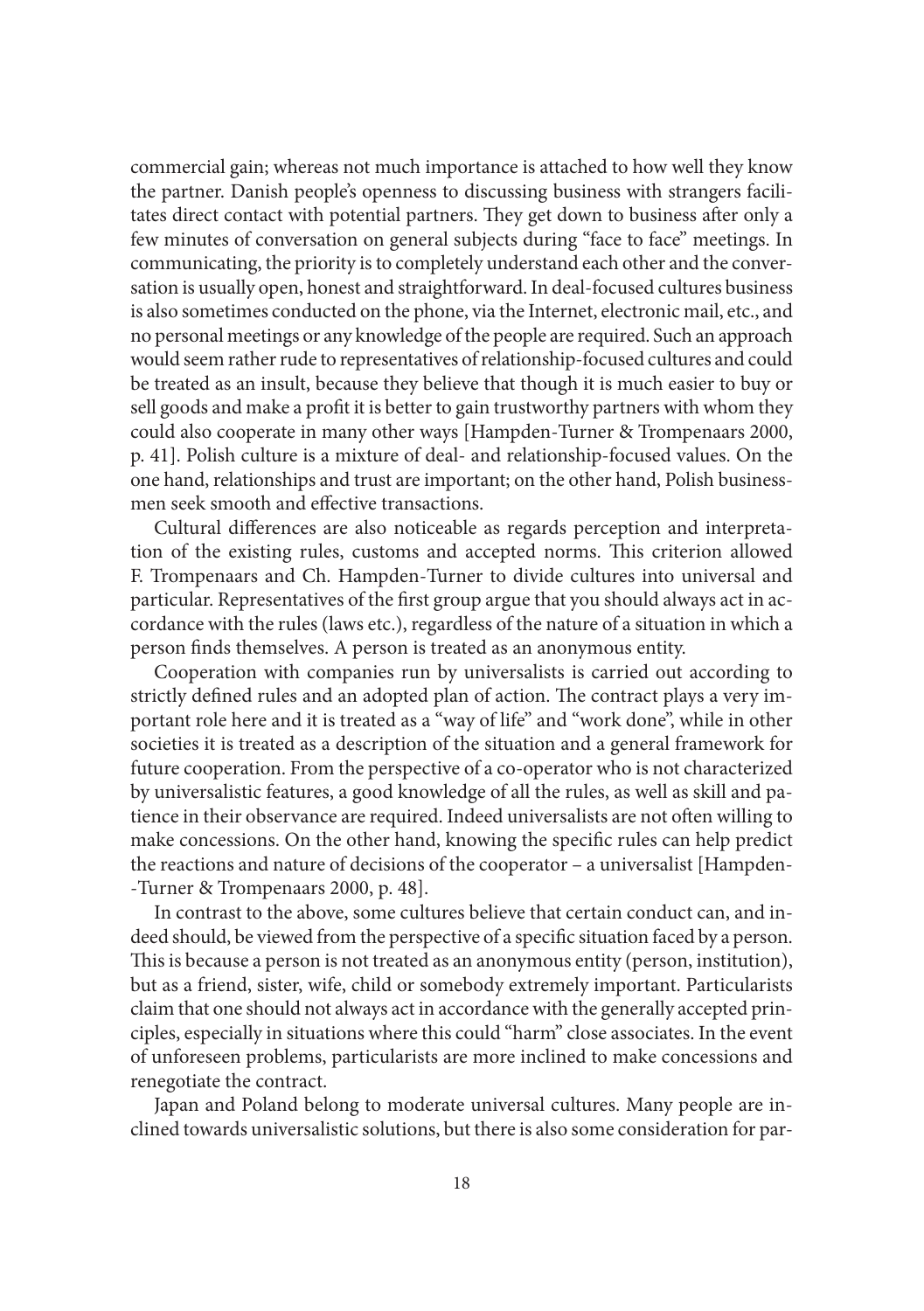ticular behaviour. A lot depends on the relationship between both parties and the degree of confidence. Denmark is a representative of a universalist culture, where all decisions are made in accordance with the accepted rules and norms of the law. Any deviation from the rules is very rare.

Hierarchy is another cultural factor which influences the nature of the relationship between cooperating parties. In hierarchical cultures, the differences between superiors and subordinates are accepted as a normal phenomenon, necessary for the effective and efficient operation of a business. Hierarchy influences the process of decision-making. In organizations where there are strict hierarchies, decisions are usually taken by individuals occupying the highest positions. It would seem that such an approach would result in very swift decision-making. However, cultures with a high power distance, such as China, Malaysia, Guatemala, Panama, Philippines, Mexico, Venezuela and Japan are also collective societies, where a problem is discussed among the broader public before the final decision is made [Hofstede & Hofstede 2004, p. 75]. This results in prolongation of the time necessary to "work out" the final position. Representatives of such communities very often tend to prefer oral communication, which makes it much easier to introduce some changes. Moreover, even written contracts that have already been concluded and signed are much more frequently renegotiated in these cultures than in individualistic societies (Denmark, Norway, Finland, Switzerland, Germany, etc.). Individualistic cultures are also characterized by a reduced degree of hierarchy. In those cultures, although those who occupy the highest positions in the hierarchy of an organization (company) are not the only ones involved in the decision-taking process, the final decision is formulated individually. A person from such a cultural background has the power to take individual and quick decisions when participating in a business meeting, which is not a common situation in collectivist countries.

The degree of collectivism in a culture also involves the position and status of individuals in society. If somebody goes to a "collectivist country" alone, either to look for a business partner or to take part in a previously arranged meeting, they may not be very highly regarded in respect of their position and influence in their country and their company (for example, if the person owns the company). It is rare that a representative from a collectivist culture, such as the Japanese, goes alone to talk to another company, especially a company from another country. However, it sometimes happens that a single representative of a company, often a young person, discusses the conditions of cooperation and at the same time is competent to take individual decisions [Hampden-Turner & Trompenaars 2000, p. 80]. But such situations usually happen in individualistic cultures, such as Denmark, Sweden or Finland.

An important barrier to cooperation between people from different cultural groups is also the use of context in communication, which involves the use of symbols, signs, metaphors and expressions which have a certain specific meaning to a given culture (society). The author of this classification, based on the criterion of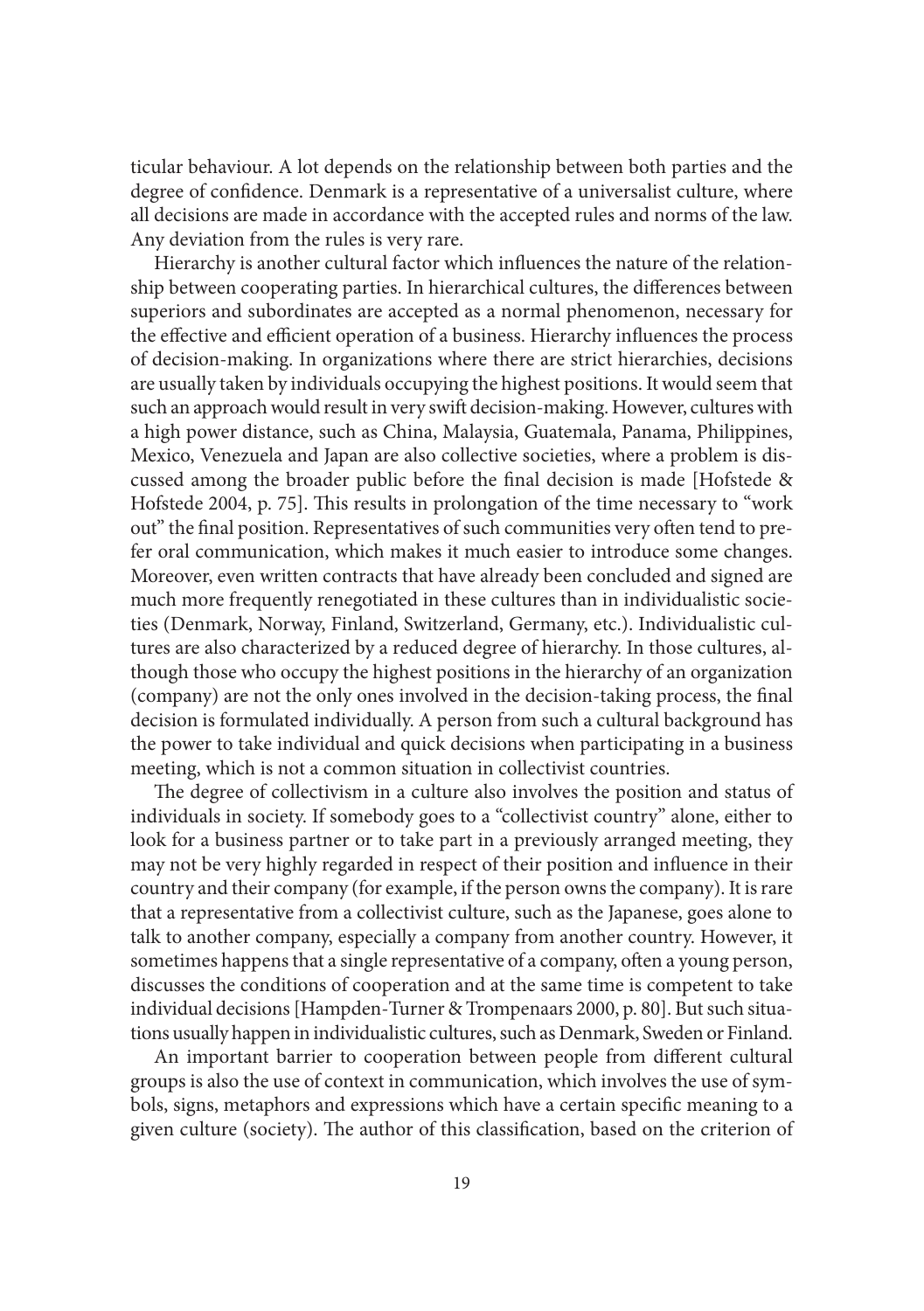context, is E.T. Hall. On the basis of the degree of context used, he divided cultures into low-context (communicating low-level context), and high-context cultures (communicating high-level context) [Hall 1989, p. 82].

Low-context cultures communicate fairly directly, without the use of a wide variety of symbols, signs and expressions which could be misinterpreted by people from different cultures. The context is not required for the proper understanding of the message, which should include a lot of information, arguments and data. From a practical point of view, for members of low-context cultures "yes" means "yes," " no" means "no," and "tomorrow" means "tomorrow". Low-context societies are characterized by an expression of personality traits; they are individualistic. Lowcontext cultures include for example the US, Germany, Denmark, Finland, Sweden and Switzerland. Poland also reveals a rather low- than high-context culture.

In contrast to the group presented above, high-context cultures are known for encoding the specific message by using multiple metaphors and expressions which are often misinterpreted by people from low-context cultures. The representatives of high-context cultures often use different types of gestures, sometimes incorrectly read by others. In addition, this group is usually characterized by the "concept of face," which includes honor and respect for the rules adopted by the group.

Some of the most prominent representatives of a high-context culture are the Japanese, often called "poker faced". They carefully "hide" what they think, they are courteous and extremely grateful, they are not in a hurry, and they hardly ever use the word "no". To say "no" or to show negative feelings equals "losing face" to the Japanese. On the other hand, to say "yes" means that the Japanese person respects the partner, and therefore the Japanese "hai" ("yes") is very frequently heard during conversations. But saying "hai" for the Japanese only means that they can hear what is being said or they can understand what is being said, but they do not necessarily agree with it (a similar behaviour can be found in many countries in the Far East) [Zimmerman 1985, pp. 105–110]. Thus, when working with people from high-context cultures one should be extremely cautious and "vigilant" in the interpretation of the words and gestures used. Indeed, it may happen that a "highcontext partner" who says "It is a problem" may mean that they do not want to carry on with the talks or even that they do not want to go ahead with the cooperation. A person from another culture would ask "What is the problem?", "How can we solve it?," etc., not realizing that for some cultures to say "It is a problem" is to say "no".

 Another area of potential misunderstandings between international business partners is the perception of and the attitude towards time. E.T. Hall divided cultures into monochronic (M-time) cultures and polychronic cultures (P-time). A monochronic culture is characterized by punctuality, accuracy, development plans and their consistent implementation. The lives of such cultures are ordered by classification systems, which are scheduled based on M-time. In other words, most activities in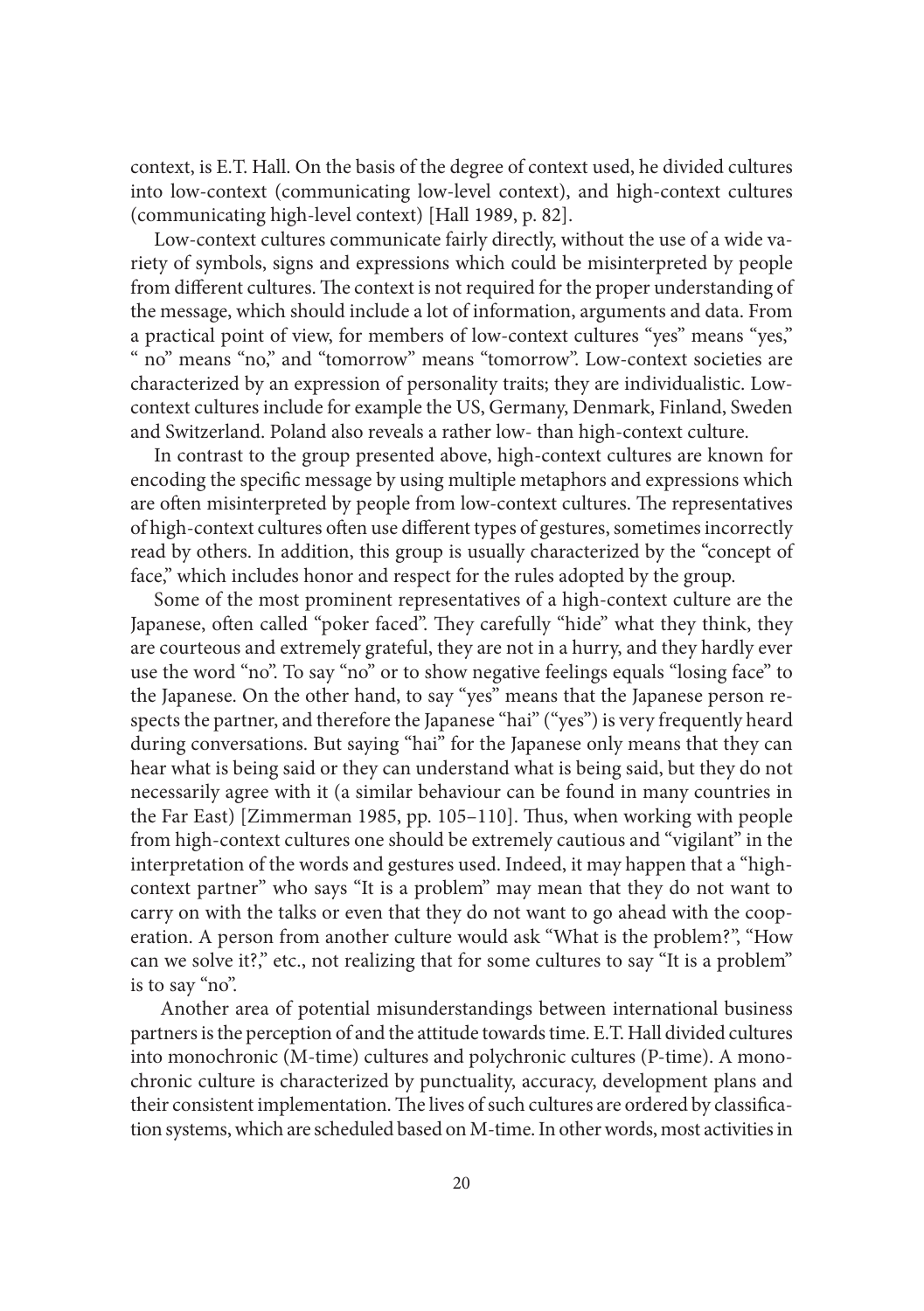life and business are subject to planning. The maxim "time is money" plays a crucial role here. Accordingly, the time that was spent on negotiations should yield a specific result in the form of a favourable contract. Schedules and deadlines are usually considered to be rigid and should not be changed at short notice. Conversations are rarely interrupted; they begin and end at the scheduled time. Only one case (thing or problem) is discussed during one meeting ("Do one thing at a time"), due to the linear nature of M-time. The group of monochronic cultures comprises Germans, Austrians, Norwegians, Finns, Swedes, Belgians, Danes, Americans, Canadians, the Swiss, the Dutch, and the Japanese. Poles are also a monochronic culture.

In strong contrast to the above, there exist polychronic cultures in which people put less emphasis on punctuality and are not obsessed with time limits. The time of starting negotiations can change by anything between a few minutes and several hours. Polychronic people usually depart from the main point during meetings, which is impossible among monochronic societies. P-time is a non-linear time; everything happens simultaneously and one should be prepared for the representatives of these cultures often doing several things at a time. A high degree of P-time characterizes Latin cultures (the Spanish, Central and South Americans, the Portuguese, Italians), which are often called "maňana" societies. This term may have different meanings, such as "tomorrow" or "the next day" or "the day after tomorrow" or "next week" or "next month", maybe even "next year". Saying this word is often accompanied by the "maňana gesture" involving an emotional movement of the shoulders. In Latin America, time is not quantifiable, and the future is uncertain. Everybody should enjoy life. A typical approach is: "We will think and tomorrow we will come back to the matter" or "If we do not have time to do something today, we're gonna do it tomorrow". Urgency is barbaric. A negotiator may leave the meeting room because his cousin has come to visit (e.g. in Arab culture). In other countries, such behaviour is unacceptable. In dealing with business partners, the representatives of polychronic cultures spend a great deal of time on the so-called development of interpersonal relations.

# **2. Empirical research into the results of coopetition –**  perspectives of companies from three different cultures

#### *2.1. Methodology of the study – variables, studied relationships and research question*

The aim of this paper is to attempt to investigate the implications of coopetition for companies coming from three different national cultures. The research question is whether the companies coming from relationship-focused societies perceive coop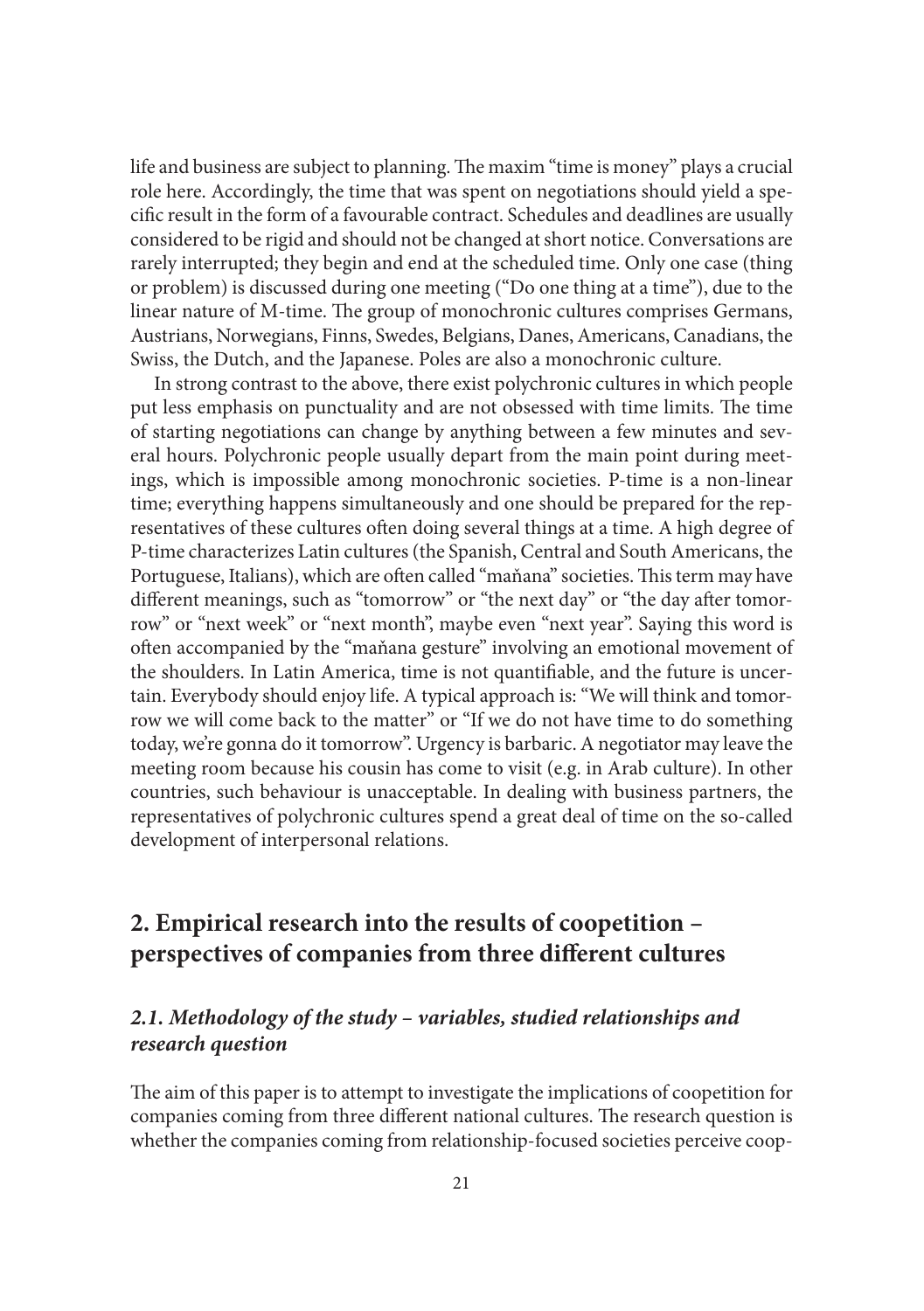eration with rivals as more important for their success assessed on the basis of the measures of international competitiveness and internationalization.

For the sake of empirical research the authors used Dagnino and Padula's approach to coopetition [2002, pp. 15–17]. To achieve this aim the authors had to operationalize the relationships under research. Three variables were used to measure the intensity of coopetition: the number of competitors the company cooperated with; the differentiation of cooperative relations with competitors assessed by the number of organizational forms of coopetition; and the number of links in the value chain performed in cooperation with market rivals. International competitiveness of the company was measured by market share and sales profitability in both domestic and foreign markets. This means that the author focused only on one dimension of competitiveness - the competitive position of a firm. The competitive potential and competitive strategy were not taken into account. To evaluate the level of internationalization of the enterprises, three indicators were used: the share of export sales in the total sales of the company, the number of new foreign markets, and the forms of foreign expansion. Table 1 presents the operationalized variables of the research.

| <b>Variable</b>                              | Measures and their symbols                                                                                                                                            |  |  |
|----------------------------------------------|-----------------------------------------------------------------------------------------------------------------------------------------------------------------------|--|--|
| Intensity of coopeti-<br>tion                | The number of competitors the firm cooperates with                                                                                                                    |  |  |
|                                              | Differentiation of cooperative relations with market competitors – the<br>number of organizational forms of coopetition                                               |  |  |
|                                              | Differentiation of cooperative relations with market competitors – the<br>number of links in the value chain included in the cooperation with mar-<br>ket competitors |  |  |
| International com-<br>petitiveness of a firm | Relative share in domestic/foreign market                                                                                                                             |  |  |
|                                              | Sales Profitability in domestic/foreign market compared to key competitor                                                                                             |  |  |
| Internationalization<br>of the company       | The share of export sales in total sales of the company                                                                                                               |  |  |
|                                              | The number of new foreign markets                                                                                                                                     |  |  |
|                                              | Forms of foreign expansion                                                                                                                                            |  |  |

#### **Table 1. Operationalization of research variables**

#### *2.2. Methodology of the study – method of data collection and characteristics of the sample*

Empirical research into the results of coopetition for enterprises from three different cultures started in May 2009. At first, the research was conducted among Danish companies, the second step was the interviews with Japanese firms which took place in autumn and winter 2009, and the third stage was focused on Polish companies –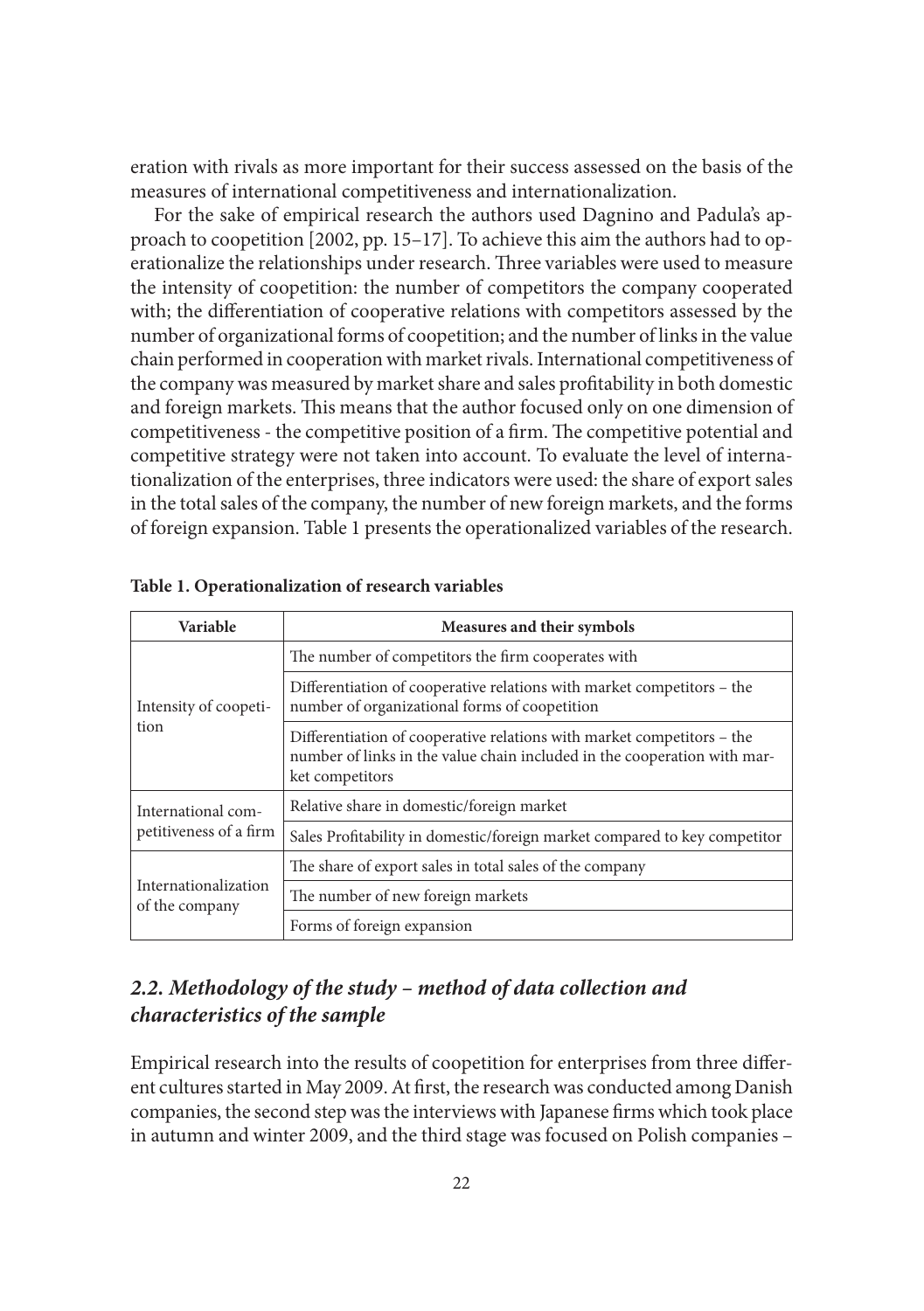the interviews were conducted during the summer of 2010. The method of sampling used, a non-random selection method, was snowball sampling. **Snowball sampling** is a special non-probability method used when the desired sample characteristic is rare and this is the case in this research – coopetition is not as visible and popular as competition or even cooperation with suppliers or clients. The interviews were conducted with managers at a medium or high level or with the owners of the firms. The research tool was a questionnaire which consisted of screening, research-specific, demographic and archive parts. Accepting internationalisation, at least in the form of a commitment to exports, was an essential condition for including a company in the study. To quantify the managers' opinions, a five-degree ordinal scale was used [Green, Tull & Albaum 1988, pp. 305-308], where 1 meant - "definitely not"; 2 – "rather not"; 3 – "difficult to say"; 4 – "rather yes"; 5 – "definitely yes". The collected data were processed using the STATISTICA 9.0 programme. The method of sample selection clearly indicates that the results of the study cannot be generalized. The results can only indicate possible interdependencies between coopetition, international competitiveness and internationalization of a company.

The researched Danish companies are participants of the ICTNORCOM cluster<sup>1</sup> – with 27 entities. The companies are participants of the cluster located around Aalborg, one of the main cities in North Jutland, which comprises companies operating in the ICT industry. The Japanese firms are formal partners within the Kansai Front Runner Project Neo Cluster Japan in the Kansai region – with 15 entities. The enterprises operate in a sector of industry dedicated to futuristic products, for example robots. The Polish firms are representatives of the Printing and Advertising Cluster in Leszno, one of the main cities in Wielkopolska region in western Poland. All the companies (14 entities) operate in what can be referred to as the creative sector.

#### **3. Research results**

The studied companies come from three different cultural environments. Denmark, Japan and Poland differ considerably in terms of their cultural characteristics. It is interesting therefore to find out if the cultural differences determine their perception of the results of cooperation with rivals. When comparing the opinions of Danish, Japanese and Polish companies, a nonparametric analysis of the Kruskal-Wallis variance was used as the basic statistical technique. The test is more effective than median-based tests. It is used in the case of many distributions, i.e. in a situa-

 $1$  Cluster is an organizational form of coopetition. The concept of a cluster was presented i.e. in PUER in 2007 [Gorynia, Jankowska & Owczarzak 2007, pp. 5–28].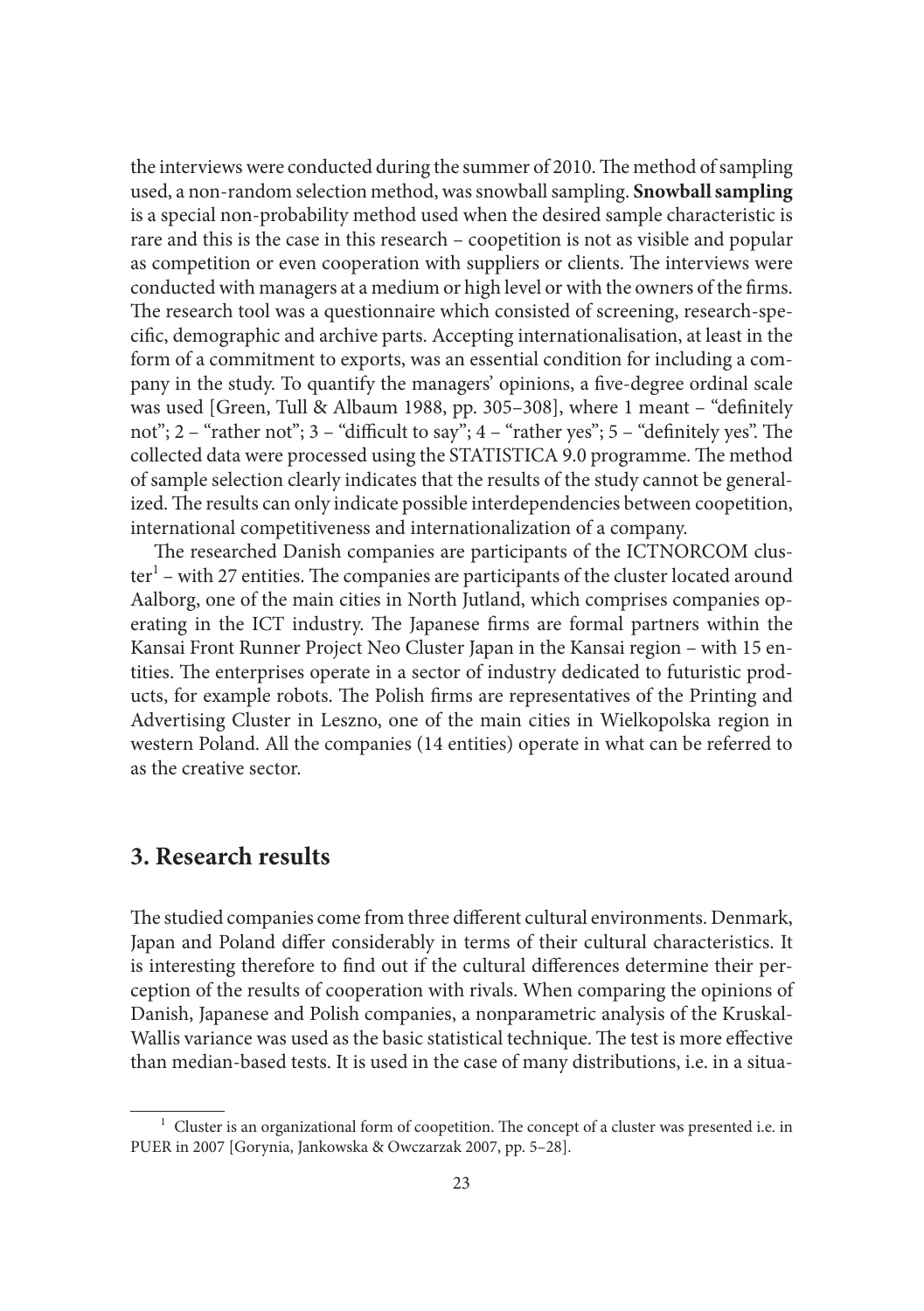tion where differences between more than two independent measurement groups expressed in ranked order are analysed [Francuz & Mackiewicz 2006, pp. 449]. The Kruskal-Wallis test is an extension of the Mann-Whitney U test to more than two independent samples. Its additional advantage is independence of the normal empirical distribution which is required in parametric tests. Therefore, if the analysed populations do not have a normal distribution (which in fact is the basic criterion of using the Anov procedure), then the Kruskal-Wallis test is used.

| Specification                                                                                                 | Kruskal-Wallis test and the<br>significance level of the results<br>in differences and similarities |
|---------------------------------------------------------------------------------------------------------------|-----------------------------------------------------------------------------------------------------|
| The company increased its market share in the domestic market                                                 | $H = 0.506$ p = 0.7765                                                                              |
| The company improved its sales profitability in the domestic<br>market                                        | $H = 0.276$ p = 0.8712                                                                              |
| The company increased its market share in the foreign market/<br>markets                                      | $H = 17.378$ p = 0.0002                                                                             |
| The company improved its sales profitability in the foreign<br>market/markets.                                | $H = 16.794 p = 0.0002$                                                                             |
| The share of exports in total sales increased                                                                 | $H = 18.640 p = 0.0001$                                                                             |
| The company enlarged its market portfolio by entering foreign<br>markets which had not been considered before | $H = 21.781 p = 0.0000$                                                                             |
| The company implemented more capital intensive and risky<br>forms of foreign expansion other than exports     | $H = 24.297 p = 0.0000$                                                                             |

Table 2. Results of coopetition - perceptions of Danish, Polish and Japanese firms **[n = 56, p = 0.05]**

Within the conducted test the differences in distributions as regards the independent variable "the country of origin of the company" were checked (Table 2). The answers to the questions concerning the results of coopetition provided by companies were the feature which was studied (the dependent variable). A comparison between the values of the Kruskal-Wallis H results and the critical value in the statistical table of the chi-square distribution for  $k - 1 = 3 - 1 = 2$  degrees of freedom and  $p = 0.05$ , which equals 5.991, showed that there were statistically significant differences for 5 out of 7 results of cooperation with rivals specified in the questionnaire. The calculated values of the H statistics were outside the critical range  $(H < 5.991)$ . Therefore, the null hypothesis Ho cannot be accepted. Such a result indicates that the cultural context of the companies researched has a bearing on the consequences of their coopetition. There is also the question of whether companies coming from relationship-focused societies perceive cooperation with rivals as being of greater importance for their international competitiveness and internation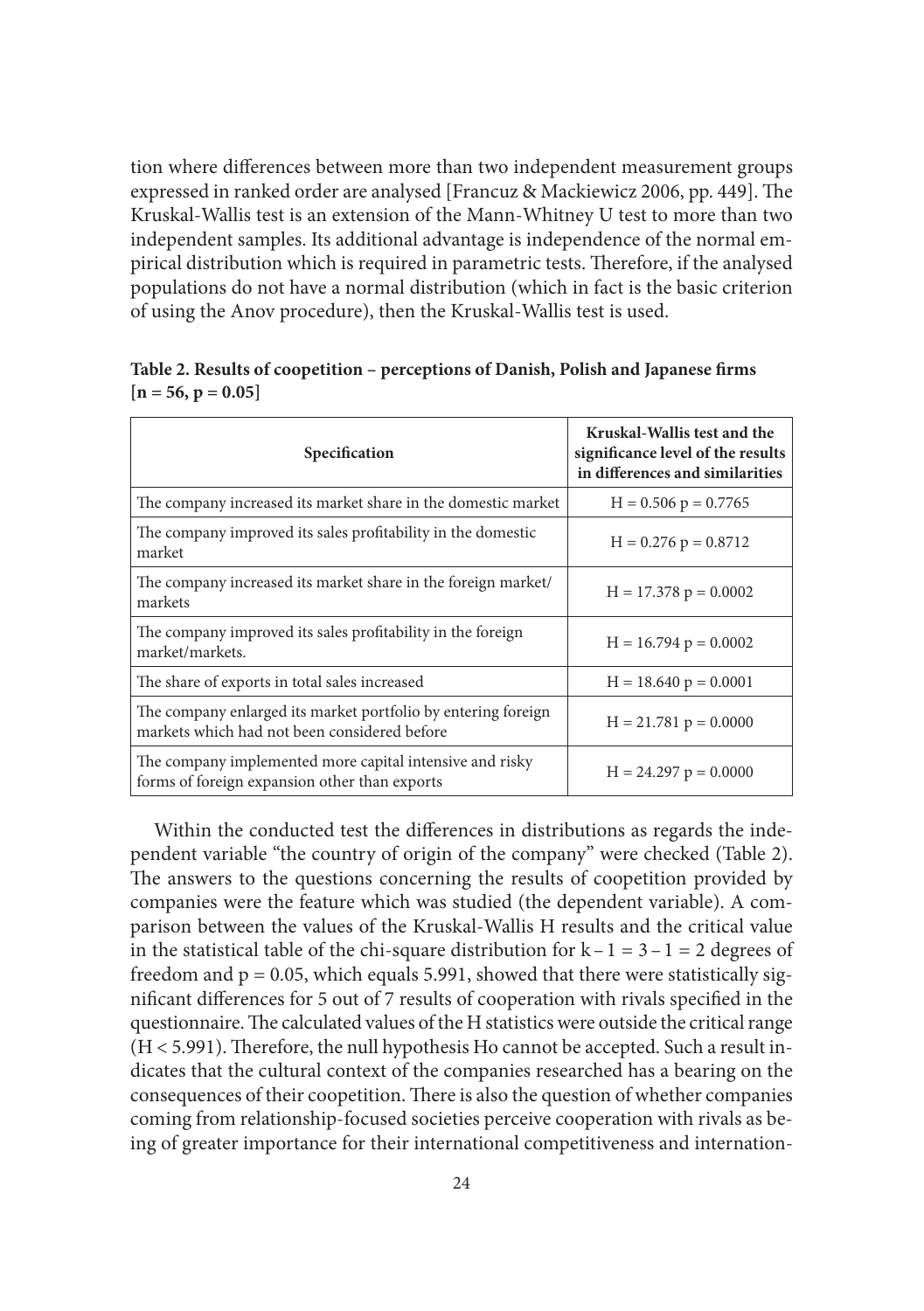alization. According to the characteristics of national culture, Japanese companies are supposed to be more optimistic about the results of cooperation between rivals, Danish businesses are expected to have a much less positive perception of cooperation with competitors, and Polish firms are likely to be somewhere in between.

Whether or not cooperation with rivals is considered to be a factor contributing to the success of a company can be substantiated by the existence of a statistically significant and positive correlation between indicators of the intensity of coopetition and indicators of international competitiveness and internationalization. The indicators are presented in Table 1. In order to evaluate any correlation, Kendall's tau correlation coefficient was used. In the case of Danish, Japanese and Polish companies there are positive and statistically significant correlation coefficients between the number of areas of cooperation with rivals and some indicators of international competitiveness and internationalization of companies. The calculations for Danish companies reveal that there is a positive and statistically significant correlation between the number of areas of coopetition and an increase in the domestic market share. The case of Polish companies shows positive and statistically significant correlations between the number of areas of coopetition and an increase in domestic market share and sales profitability on the domestic market. The Japanese data confirm the existence of positive and statistically significant correlations between the number of areas of coopetition and an increase in domestic market share and

|                                                                                                                  | Number of areas of coopetition |                       |                     |
|------------------------------------------------------------------------------------------------------------------|--------------------------------|-----------------------|---------------------|
| Specification                                                                                                    | Danish<br>companies            | Japanese<br>companies | Polish<br>companies |
| The company increased its market share in<br>the domestic market                                                 | 0.260                          | 0.433                 | 0.459               |
| The company improved its sales profitability<br>in the domestic market                                           | 0.107                          | 0.423                 | 0.345               |
| The company increased its market share in<br>foreign market/markets                                              | 0.220                          | 0.430                 | 0.284               |
| The company improved its sales profitability<br>in foreign market/markets.                                       | 0.103                          | 0.347                 | 0.077               |
| The share of exports in total sales increased                                                                    | 0.156                          | 0.553                 | 0.145               |
| The company enlarged its market portfolio<br>by entering foreign markets which had not<br>been considered before | 0.084                          | 0.196                 | 0.145               |
| The company implemented more capital<br>intensive and risky forms of foreign expan-<br>sion other than exports   | 0.217                          | 0.462                 | 0.206               |

**Table 3. Results of coopetition – numbers of areas**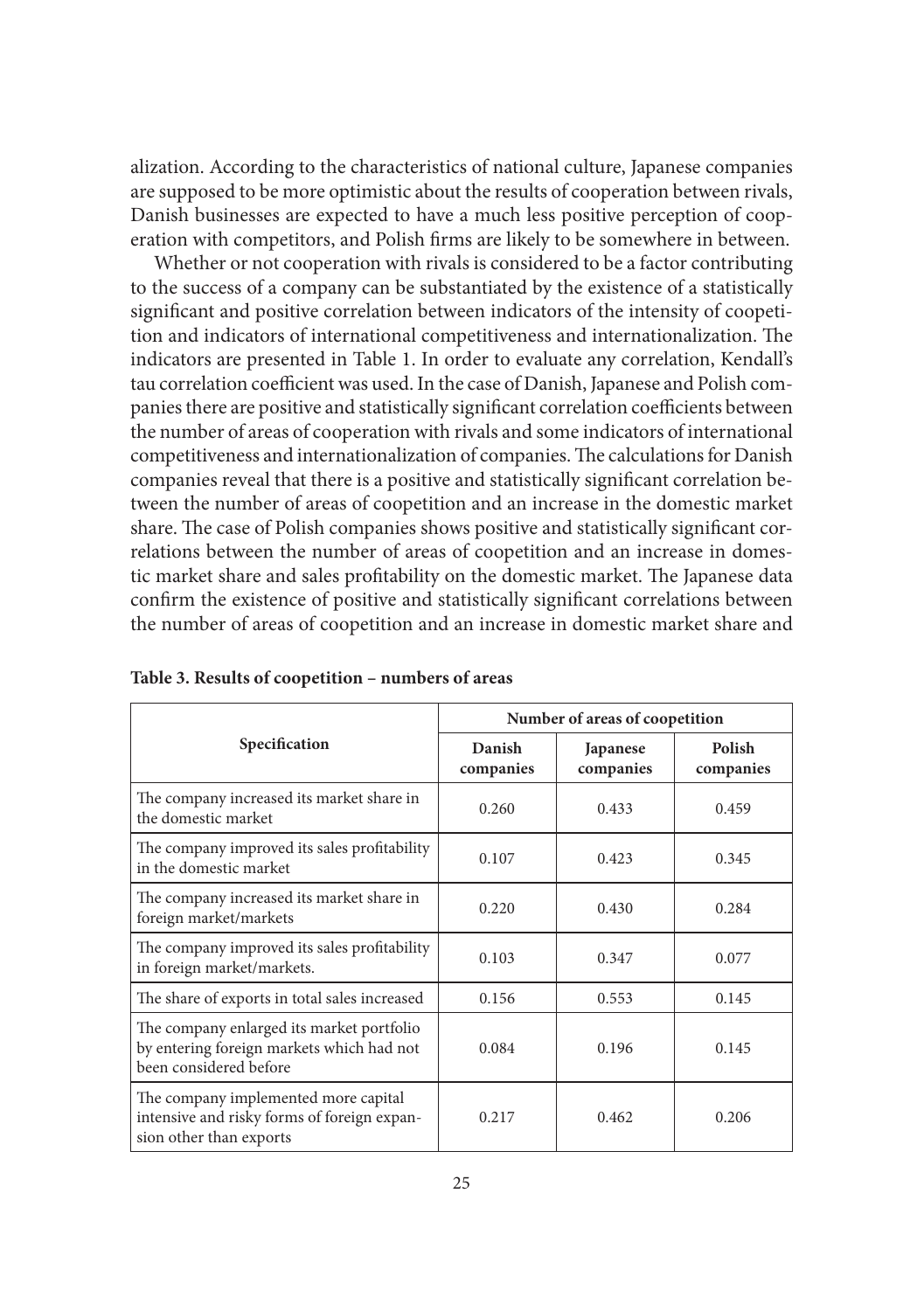sales profitability on the domestic market, an increase in the share of exports in total sales, and the implementation of more capital intensive and risky forms of foreign expansion other than exports. Considering the results of the statistical analysis obtained by using the Kendall's tau correlation coefficients, the most optimistic are Japanese companies, second in the ranking are Polish firms, and third position goes to Danish companies.

#### **Conclusions**

The aim of this paper was to investigate the implications of coopetition for companies coming from three different national cultures. The authors tried to answer the question whether the companies coming from relationship-focused societies perceive cooperation with rivals as more important for their success assessed on the basis of the measures of international competitiveness and internationalization. The companies which participated in the research come form quite different cultural environments - Denmark, Japan and Poland and differ considerably in terms of their cultural characteristics. To check if there are some significant differences in the opinions of the three groups of enterprises, the authors used Kruskal-Wallis test. The analysis revealed that there were statistically significant differences for 5 out of the 7 results of cooperation with rivals specified in the questionnaire. Differences in the cultural background are reflected in the opinions of respondents divided into groups according to their "nationality".

Japanese companies operate within relationship-focused societies and are perceived as entities accepting and even favoring cooperation. Danish firms come from deal-focused context and this may mean a less enthusiastic attitude towards cooperation. Polish companies are somewhere between the Japanese and Danish enterprises. The analysis of correlation between indicators of the intensity of coopetition and indicators of international competitiveness and internationalization with the use of tau Kendall correlation coefficient confirmed to some extent the expectations of the authors. In the case of Japanese companies there exists a significant and positive correlation between the number of areas of coopetition the company is involved in and three of four indicators of competitiveness as well as two out of three measures of the level of internationalization. In the case of Danish companies the positive and significant correlation is visible only in one case – between the number of the areas of coopetition and one measure of competitiveness. According to the results, cooperation with rivals helped Danish firms to increase their share in the domestic market. Polish firms are as it turned out less optimistic than Japanese but more enthusiastic than Danish enterprises. There exists a positive and statistically significant correlation between the number of areas of coopetition and two indica